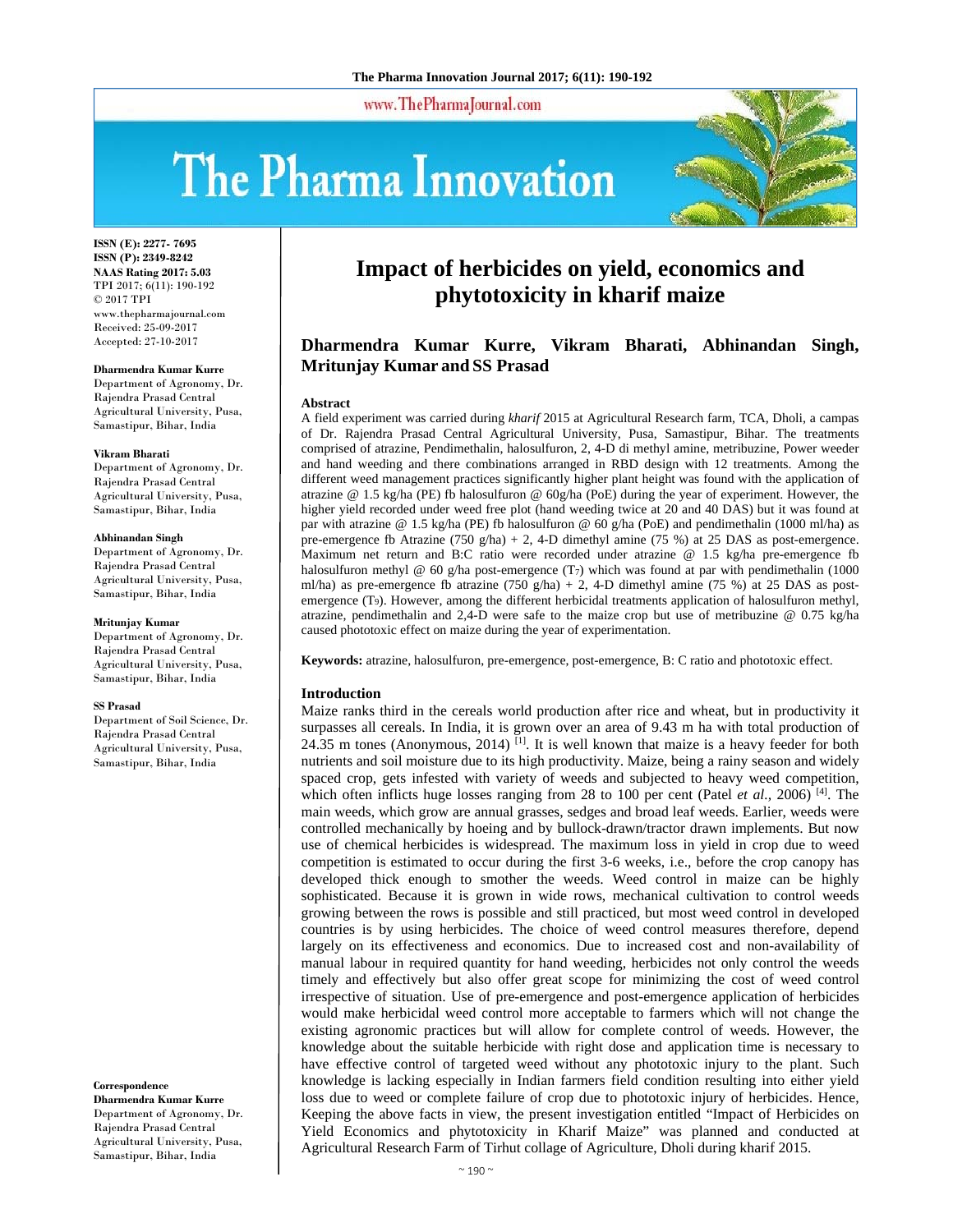## **Materials and Methods**

A field experiment was carried out during *kharif* season of 2015 at Rajendra Agricultural University, Pusa, Bihar in a randomized block design with three replications. The experimental soil was alkaline in reaction with pH 8.3. The rainfall received during the crop season of respective years was 740 mm. The treatments involving two pre-emergence herbicides and five post-emergence herbicides. The preemergence herbicides *viz*., atrazine and pendimethalin were used at high concentrations in the first two treatments @ 1.5 kg/ ha and 1000 ml/ha and in rest of the treatments these were used @ 750 g/ha and 750 ml/ha, respectively. The other herbicides such as halosulfuron @ 60 g/ha 2,4-D di methyl amine @ (75 %) at 25 DAS as (PoE) and metribuzin @ 0.75 kg/ ha were combined with first two herbicides and used as

sequenced treatments along with power weeder, weed free check, weedy (control) check. Maize hybrid Shaktiman-5 was manually dibbled at a spacing of 60 x 20 cm with seed rate of 20 kg/ha sown on 01 July 2015. In maize, half dose of nitrogen was applied as basal dose along with full dose of P and K and the remaining nitrogen were applied in two splits dose each at knee high and pre-tasselling stage. Preemergence and Post-emergence herbicides were applied at within 72 hours and 25 days after sowing using water volume of 600 liters/ha. Cost of cultivation and gross return were calculated on the basis of prevailing market prices of different inputs and produces, respectively.

| Table 1: Yield and Economics as affected by different weed management practices in kharif maize |  |  |
|-------------------------------------------------------------------------------------------------|--|--|
|                                                                                                 |  |  |

| <b>Treatments</b>                                                                                                               |  | Cost of<br>cultivation<br>$\left(\frac{1}{2}\right)$ | <b>Gross</b><br>return<br>(₹/ha | <b>Net</b><br>return<br>$\overline{\left(\overline{\mathbf{\mathcal{F}}}/\mathbf{ha}\right)}$ | <b>B:C</b> ratio |
|---------------------------------------------------------------------------------------------------------------------------------|--|------------------------------------------------------|---------------------------------|-----------------------------------------------------------------------------------------------|------------------|
| $T_1$ Control (weedy cheack)                                                                                                    |  | 28077                                                | 52428                           | 24351                                                                                         | 0.87             |
| T <sub>2</sub> Weed free                                                                                                        |  | 41657                                                | 82365                           | 40708                                                                                         | 0.98             |
| $T_3$ Atrazine @ 1.5 kg/ha as (PE)                                                                                              |  | 29885                                                | 70540                           | 40655                                                                                         | 1.36             |
| T <sub>4</sub> Atrazine (750 g/ha) + Pendimethalin (750 ml/ha) as (PE)                                                          |  | 30435                                                | 66661                           | 36226                                                                                         | 1.19             |
| $T_5$ Atrazine (750 g/ha)+2,4-D dimethyl amine (75%) at 25 DAS as (PoE)                                                         |  | 29503                                                | 65608                           | 36105                                                                                         | 1.22             |
| $T_6$ Halosulfuron @ 60 g/ha at 25 DAS as (PoE)                                                                                 |  | 28865                                                | 68480                           | 39615                                                                                         | 1.37             |
| $T_7$ Atrazine @ 1.5 kg/ha as (PE) fb Halosulfuron @ 60 g/ha at 25 DAS as (PoE)                                                 |  | 30753                                                | 79259                           | 48505                                                                                         | 1.58             |
| T <sub>8</sub> Metribuzine @ 0.75 kg/ha at 7-10 DAS as early (PoE)                                                              |  | 30284                                                | 64253                           | 33969                                                                                         | 1.12             |
| T <sub>9</sub> Pendimethalin (1000 ml/ha) as (PE) fb Atrazine (750 g/ha) + 2,4-D dimethyl<br>amine $(75%)$ at 25 DAS as $(PoE)$ |  | 31517                                                | 77728                           | 46211                                                                                         | 1.47             |
| $T_{10}$ Atrazine @1.5 kg/ha as (PE) fb Metribuzine @ 0.75 kg/ha as (PoE)                                                       |  | 32172                                                | 66967                           | 34795                                                                                         | 1.08             |
| $T_{11}$ Atrazine (750 g/ha)+Pendimethalin (750 ml/ha) as (PE) fb one power weeder<br>at 35 DAS                                 |  | 30823                                                | 72138                           | 41315                                                                                         | 1.34             |
| T <sub>12</sub> Two power weeder at 20 and 35DAS                                                                                |  | 29629                                                | 71449                           | 41820                                                                                         | 1.41             |
| $S.Em\pm$                                                                                                                       |  |                                                      | 3588                            | 1346                                                                                          | 0.07             |
| CD(0.05)                                                                                                                        |  |                                                      | 10524                           | 3949                                                                                          | 0.19             |

|                                                                                                                                                    | <b>Phytotoxic Scoring Remark</b> |                |                |                |                                                                                                                                                          |  |  |  |
|----------------------------------------------------------------------------------------------------------------------------------------------------|----------------------------------|----------------|----------------|----------------|----------------------------------------------------------------------------------------------------------------------------------------------------------|--|--|--|
| <b>Treatments</b>                                                                                                                                  | 3                                | 5              | 7              | 9              |                                                                                                                                                          |  |  |  |
|                                                                                                                                                    | <b>DAA</b>                       | <b>DAA</b>     | <b>DAA</b>     | <b>DAA</b>     |                                                                                                                                                          |  |  |  |
| T <sub>1</sub> : Control (weedy cheack)                                                                                                            | $\Omega$                         | $\Omega$       | $\Omega$       | $\Omega$       | No injury, normal growth                                                                                                                                 |  |  |  |
| $T_2$ : Weed free                                                                                                                                  | $\mathbf{0}$                     | $\Omega$       | $\Omega$       | $\overline{0}$ | No injury, normal growth                                                                                                                                 |  |  |  |
| $T_3$ : Atrazine @ 1.5 kg/ha as (PE)                                                                                                               | $\Omega$                         | $\Omega$       | $\Omega$       | $\overline{0}$ | No injury, normal growth                                                                                                                                 |  |  |  |
| $T_4$ : Atrazine (750 g/ha) + Pendimethalin (750<br>ml/ha) as $(PE)$                                                                               | $\Omega$                         | $\Omega$       | $\Omega$       | $\Omega$       | No injury, normal growth                                                                                                                                 |  |  |  |
| $T_5$ : Atrazine (750 g/ha)+2,4-D dimethyl amine<br>$(75%)$ at 25 DAS as (PoE)                                                                     | $\Omega$                         | $\Omega$       | $\theta$       | $\Omega$       | No injury, normal growth                                                                                                                                 |  |  |  |
| $T_6$ : Halosulfuron @ 60 g/ha at 25 DAS as (PoE)                                                                                                  | $\theta$                         | $\Omega$       | $\Omega$       | $\Omega$       | No injury, normal growth                                                                                                                                 |  |  |  |
| $T_7$ : Atrazine @1.5 kg/ha as (PE) fb Halosulfuron<br>@ 60 g/ha at 25 DAS as (PoE)                                                                | $\Omega$                         | $\Omega$       | $\Omega$       | $\Omega$       | No injury, normal growth                                                                                                                                 |  |  |  |
| $T_8$ : Metribuzine @ 0.75 kg/ha at 7-10 DAS as<br>early (PoE)                                                                                     | 1                                | $\overline{2}$ | $\overline{2}$ | $\overline{c}$ | Slight discoloration, chlorosis, stunted growth, a few<br>plants lost, injury more pronounced but effect<br>temporary, possibility in reduction in yield |  |  |  |
| T <sub>9</sub> : Pendimethalin (1000 ml/ha) as (PE) fb<br>Atrazine $(750 \text{ g/ha}) + 2,4$ -D dimethyl amine $(75\%)$<br>at $25$ DAS as $(PoE)$ | $\Omega$                         | $\Omega$       | $\Omega$       | $\Omega$       | No injury, normal growth                                                                                                                                 |  |  |  |
| $T_{10}$ : Atrazine @1.5 kg/ha as (PE) fb Metribuzine<br>@ 0.75 kg/ha as (PoE)                                                                     | 1                                | $\overline{c}$ | $\overline{2}$ | $\overline{c}$ | Slight discoloration, chlorosis, stunted growth, a few<br>plants lost, injury more pronounced but effect<br>temporary, possibility in reduction in yield |  |  |  |
| $T_{11}$ : Atrazine (750 g/ha)+Pendimethalin (750<br>ml/ha) as (PE) fb one power weeder at 35 DAS                                                  | $\Omega$                         | $\mathbf{0}$   | $\Omega$       | $\Omega$       | No injury, normal growth                                                                                                                                 |  |  |  |
| T <sub>12</sub> : Two power weeder at 20 and 35 DAS                                                                                                | $\mathbf{0}$                     | $\overline{0}$ | $\mathbf{0}$   | $\overline{0}$ | No injury, normal growth                                                                                                                                 |  |  |  |

#### **Table 2:** Phytotoxicity of herbicides on Kharif maize

## **Results and Discussion**

**Yield** 

The final yield of kharif maize is the result of the successful

completion of the growth and developmental activities, which depends on the genetic potential of the genotype and the environmental conditions to which it is exposed during the